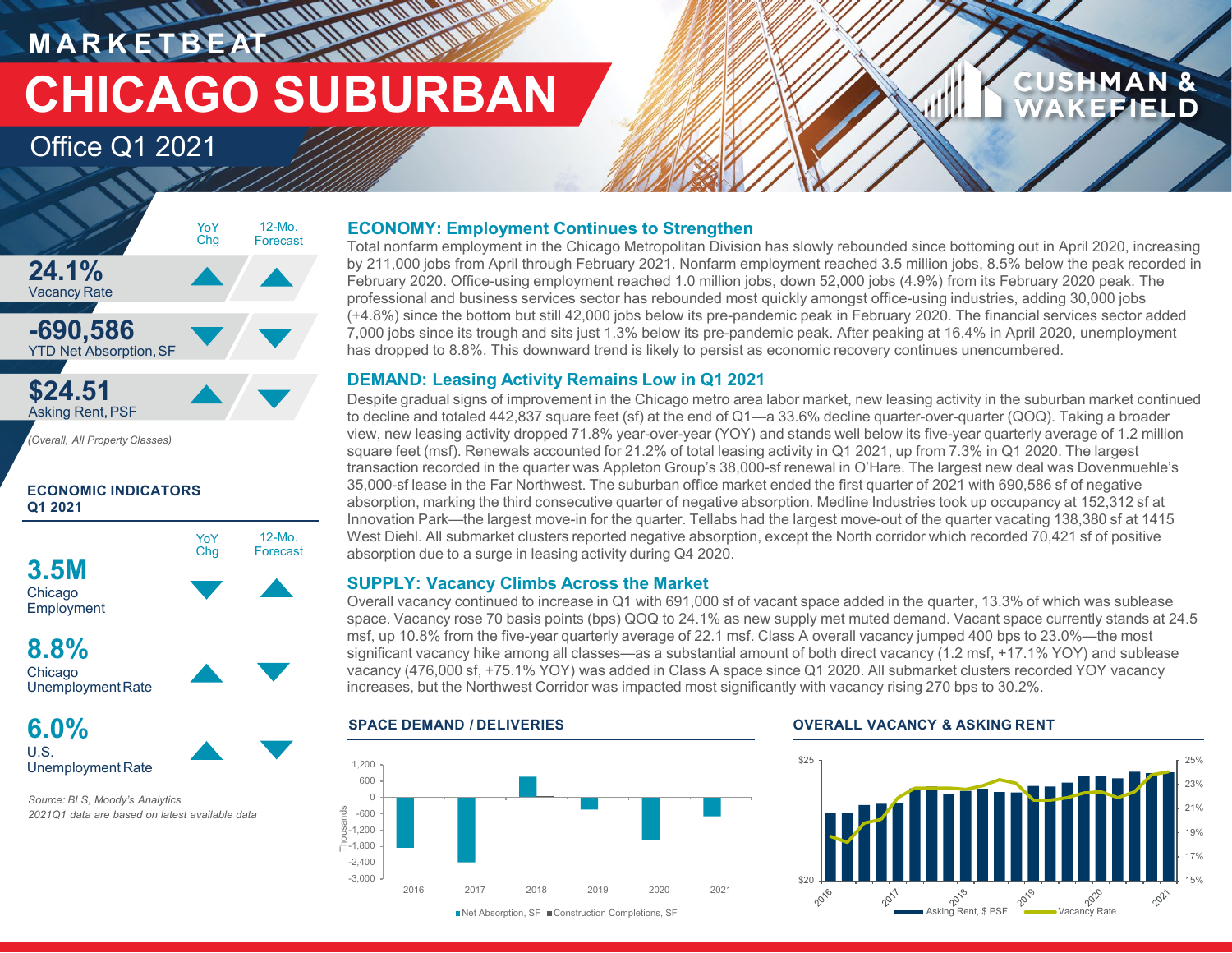## **MARKETBEAT 11 11 11 11 11 11 TETTE AN AN AN AN AN AN CHICAGO SUBURBAN** Office Q1 2021

## **Sublease Velocity Slows in Q1 After a Major Jump at the End of 2020**

While sublease vacancy continued to increase in the quarter, just 92,000 sf of sublease supply was added —a 5.4% increase QOQ and substantially below the 605,000-sf added in Q4 2020. The sublease vacancy rate in Q1 was 1.8% and amounted to 7.3% of total vacant space. The North Corridor and the East/West Corridor submarkets accounted for the lion's share of vacant sublease space—with 37.8% and 35.6% of total sublease vacancy, respectively. Most of the sublease space added over the last year was in Class A product, which accounted for 66.1% of the vacant sublease space added since Q1 2020. Currently there is 1.8 msf of vacant sublease supply and an additional 1.8 msf currently being marketed for future occupancy, bringing the total available sublease space in the market to 3.6 msf.

## **PRICING: Rents Continue to Soften**

Prices softened modestly this quarter as increasing vacancy was met with diminishing demand. While up 0.6% YOY, overall gross rents peaked in the third quarter and have been declining ever since, dropping 0.2% QOQ to \$24.51 per square foot (psf) due to a substantial drop in sublease rates, which fell 3.1% QOQ to \$21.84 psf. In contrast, direct gross rents increased 1.0% YOY to \$24.63 psf but were flat QOQ, signaling that direct rent adjustments are on the horizon.

Class A sublease rates recorded significant declines over the last year, dropping 16.0% YOY to \$24.32 psf. The O'Hare submarket experienced the sharpest decline in overall sublease rates, recording a 23.6% decline YOY and 14.5% QOQ to \$27.54 psf. Despite the general decline in sublease rates, the Northwest was an outlier, with sublease rates jumping 15.9% to \$22.80 due to the shift in sublease composition over the last year: 92.7% of the space added was higher-priced, Class A space.

## **OUTLOOK**

- A surplus of sublease supply combined with limited demand will exert more downward pressure on **A Class A Class A** Class A Class B asking rents in 2021
- Expect vacancy to increase at a more accelerated pace as 1.8 msf of sublease space available for future occupancy could potentially hit the market over the next several months
- Although employment is gaining momentum, substantial job growth will likely not occur until mid-to-late 2021
- Leasing momentum will pick up towards the end of 2021 and into 2022 as the economy regains its footing, office reoccupancy increases, and occupiers who sat on the sidelines during the pandemic reenter the market.

## **OVERALL NEW LEASING ACTIVITY**



**CUSHMAN &** 

## **OVERALL VACANCY**



## **CURRENT SUBLEASE AVAILABILITY**

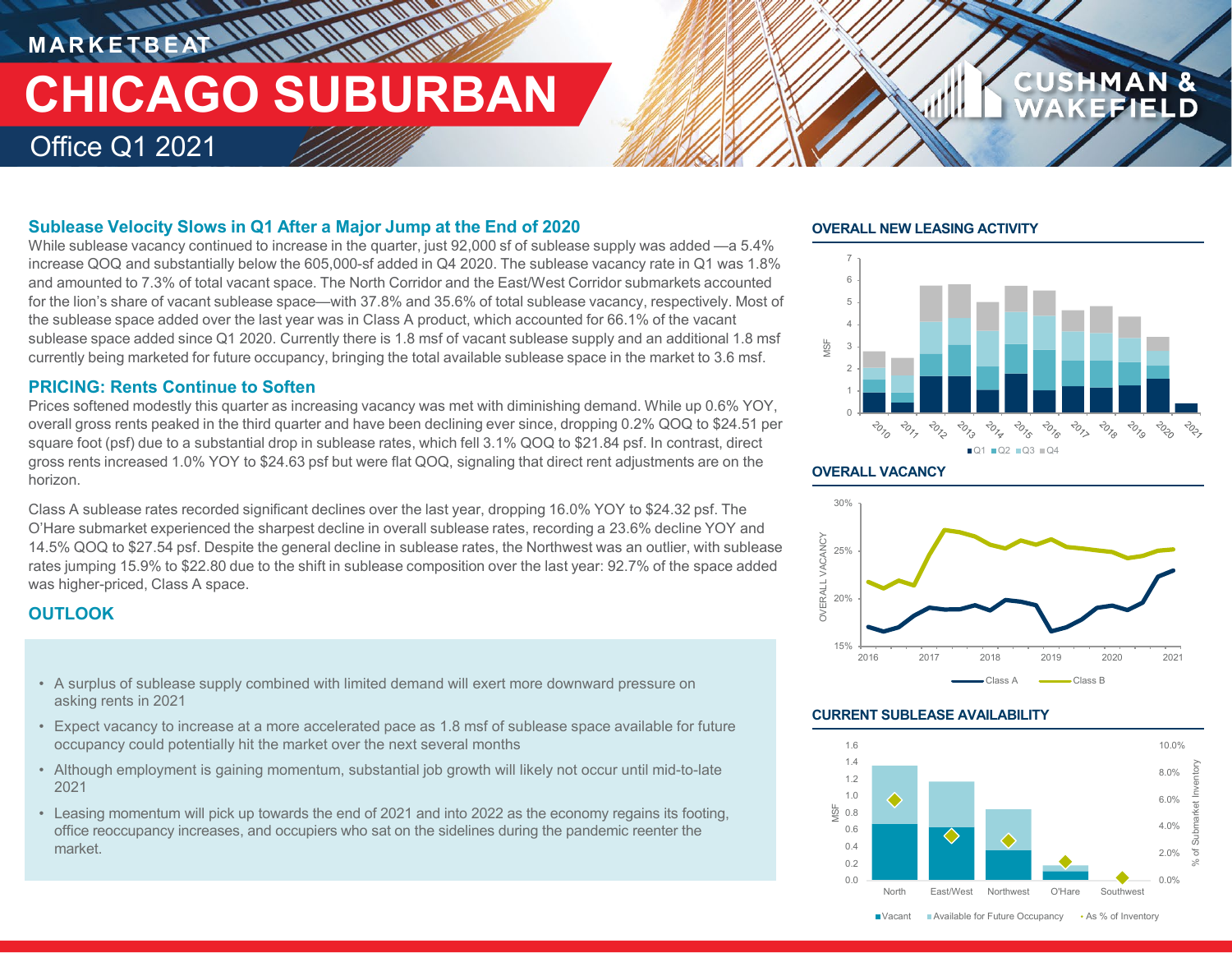## **MARKETBEAT**

## **CHICAGO SUBURBAN** Office Q1 2021

**USHM** 

ELD

## **MARKET STATISTICS**

| <b>SUBMARKET</b>                              | <b>INVENTORY</b><br>(SF) | <b>DIRECT</b><br><b>VACANT</b><br>(SF) | <b>SUBLET</b><br><b>VACANT</b><br>(SF) | <b>OVERALL</b><br><b>VACANCY</b><br><b>RATE</b> | <b>CURRENT QTR</b><br><b>OVERALL NET</b><br><b>ABSORPTION(SF)</b> | <b>YTD OVERALL</b><br><b>NETABSORPTION</b><br>(SF) | <b>YTD LEASING</b><br><b>ACTIVITY (SF)</b> | <b>UNDER</b><br><b>CNSTR</b><br>(SF) | <b>OVERALL AVG</b><br><b>ASKING RENT (ALL</b><br>CLASSES)* | <b>OVERALL AVG</b><br><b>ASKING RENT</b><br>(CLASS A)* |
|-----------------------------------------------|--------------------------|----------------------------------------|----------------------------------------|-------------------------------------------------|-------------------------------------------------------------------|----------------------------------------------------|--------------------------------------------|--------------------------------------|------------------------------------------------------------|--------------------------------------------------------|
| Far Northwest                                 | 3,762,484                | 1,043,254                              | $\mathbf 0$                            | 27.7%                                           | $-17,182$                                                         | $-17,182$                                          | 37,312                                     | $\overline{0}$                       | \$20.89                                                    | N/A                                                    |
| <b>Central Northwest</b>                      | 21,184,039               | 6,088,024                              | 292,189                                | 28.7%                                           | $-317,061$                                                        | $-317,061$                                         | 93,476                                     | $\mathbf 0$                          | \$23.08                                                    | \$26.94                                                |
| North DuPage                                  | 3,719,668                | 1,170,858                              | 73,390                                 | 31.5%                                           | $-11,304$                                                         | $-11,304$                                          | 9,867                                      | $\mathbf 0$                          | \$24.27                                                    | \$26.30                                                |
| <b>NORTHWEST TOTALS</b>                       | 28,666,191               | 8,302,136                              | 365,579                                | 30.2%                                           | $-345,547$                                                        | $-345,547$                                         | 140,655                                    | $\mathbf{0}$                         | \$23.06                                                    | \$26.80                                                |
| Far North                                     | 1,042,009                | 266,596                                | $\mathbf 0$                            | 25.6%                                           | $-6,266$                                                          | $-6,266$                                           | 6,870                                      | $\mathbf 0$                          | \$15.37                                                    | N/A                                                    |
| Central North/Tri-State                       | 16,441,834               | 3,644,094                              | 567,423                                | 22.2%                                           | 96,672                                                            | 96,672                                             | 31,782                                     | $\mathbf{0}$                         | \$26.21                                                    | \$29.59                                                |
| Near North                                    | 5,366,715                | 784,679                                | 108,802                                | 14.6%                                           | $-19,985$                                                         | $-19,985$                                          | 14,336                                     | $\mathbf 0$                          | \$26.53                                                    | \$35.13                                                |
| <b>NORTH TOTALS</b>                           | 22,850,558               | 4,695,369                              | 676,225                                | 23.5%                                           | 70,421                                                            | 70,421                                             | 52,988                                     | $\mathbf{0}$                         | \$25.60                                                    | \$30.47                                                |
| Eastern East / West                           | 21,878,777               | 4,318,669                              | 563,015                                | 19.7%                                           | $-161,534$                                                        | $-161,534$                                         | 82,103                                     | 84,000                               | \$24.96                                                    | \$30.31                                                |
| Western East / West                           | 13,528,067               | 2,934,717                              | 74,503                                 | 21.7%                                           | $-155,004$                                                        | $-155,004$                                         | 67,297                                     | $\mathbf 0$                          | \$23.75                                                    | \$26.76                                                |
| <b>EAST / WEST TOTALS</b>                     | 35,406,844               | 7,253,386                              | 637,518                                | 22.3%                                           | $-316,538$                                                        | $-316,538$                                         | 149,400                                    | $\mathbf{0}$                         | \$24.48                                                    | \$28.80                                                |
| O'Hare                                        | 12,785,850               | 2,124,989                              | 111,686                                | 17.5%                                           | $-93,387$                                                         | $-93,387$                                          | 90,741                                     | $\mathbf{0}$                         | \$28.62                                                    | \$35.69                                                |
| <b>Southwest</b>                              | 2,269,542                | 363,667                                | $\mathbf{0}$                           | 16.0%                                           | $-5,535$                                                          | $-5,535$                                           | 9,053                                      | $\mathbf{0}$                         | \$20.30                                                    | N/A                                                    |
| <b>SUBURBAN TOTALS</b>                        | 101,978,985              | 22,739,547                             | 1,791,008                              | 24.1%                                           | $-690,586$                                                        | $-690,586$                                         | 442,837                                    | 84,000                               | \$24.51                                                    | \$29.14                                                |
| *Rental rates reflect gross asking \$psf/year |                          |                                        |                                        |                                                 |                                                                   |                                                    |                                            |                                      |                                                            |                                                        |
| <b>CLASS</b>                                  | <b>INVENTORY</b><br>(SF) | <b>DIRECT</b><br><b>VACANT</b><br>(SF) | <b>SUBLET</b><br><b>VACANT</b><br>(SF) | <b>OVERALL</b><br><b>VACANCY</b><br><b>RATE</b> | <b>CURRENT QTR</b><br><b>OVERALL NET</b><br><b>ABSORPTION(SF)</b> | <b>YTD OVERALL</b><br><b>NETABSORPTION</b><br>(SF) | <b>YTD LEASING</b><br><b>ACTIVITY (SF)</b> | <b>UNDER</b><br><b>CNSTR</b><br>(SF) | <b>DIRECT AVG</b><br><b>ASKING RENT</b>                    | <b>OVERALL AVG</b><br><b>ASKING RENT</b><br>(CLASS A)* |
| <b>CLASS A</b>                                | 39,909,129               | 8,053,969                              | 1,110,124                              | 23.0%                                           | $-374,792$                                                        | $-374,792$                                         | 172,943                                    | $\overline{0}$                       | \$29.51                                                    | \$29.14                                                |
| <b>CLASS B</b>                                | 45.038.313               | 10,664,525                             | 671.822                                | 25.2%                                           | $-177.375$                                                        | $-177.375$                                         | 174.091                                    | 84,000                               | \$23.09                                                    | \$22.89                                                |
| <b>CLASS C</b>                                | 17,031,543               | 4,021,053                              | 9,062                                  | 23.7%                                           | $-138,419$                                                        | $-138,419$                                         | 95,803                                     | $\mathbf{0}$                         | \$17.77                                                    | \$17.77                                                |

## **KEY LEASE TRANSACTIONS Q1 2021**

| <b>PROPERTY</b>                              | <b>SUBMARKET</b>           | <b>TENANT</b>                            | <b>RSF</b> | <b>TYPE</b> |
|----------------------------------------------|----------------------------|------------------------------------------|------------|-------------|
| 9377 West Higgins Road                       | O'Hare                     | Appleton Electric-E G S Electrical Group | 38,003     | Renewal*    |
| 2 Corporate Drive                            | <b>Far Northwest</b>       | Dovenmuehle Mortgage, Inc.               | 35,383     | <b>New</b>  |
| 10 North Martingale Road                     | <b>Central Northwest</b>   | Costco                                   | 29,385     | <b>New</b>  |
| 9525 West Bryn Mawr Avenue                   | O'Hare                     | Interfirst Mortgage Solutions            | 27,041     | <b>New</b>  |
| 3025 Highland Parkway                        | Eastern East/West Corridor | Sevan Multi-Site Solutions               | 25,887     | Renewal*    |
| *Renewals not included in leasing statistics |                            |                                          |            |             |